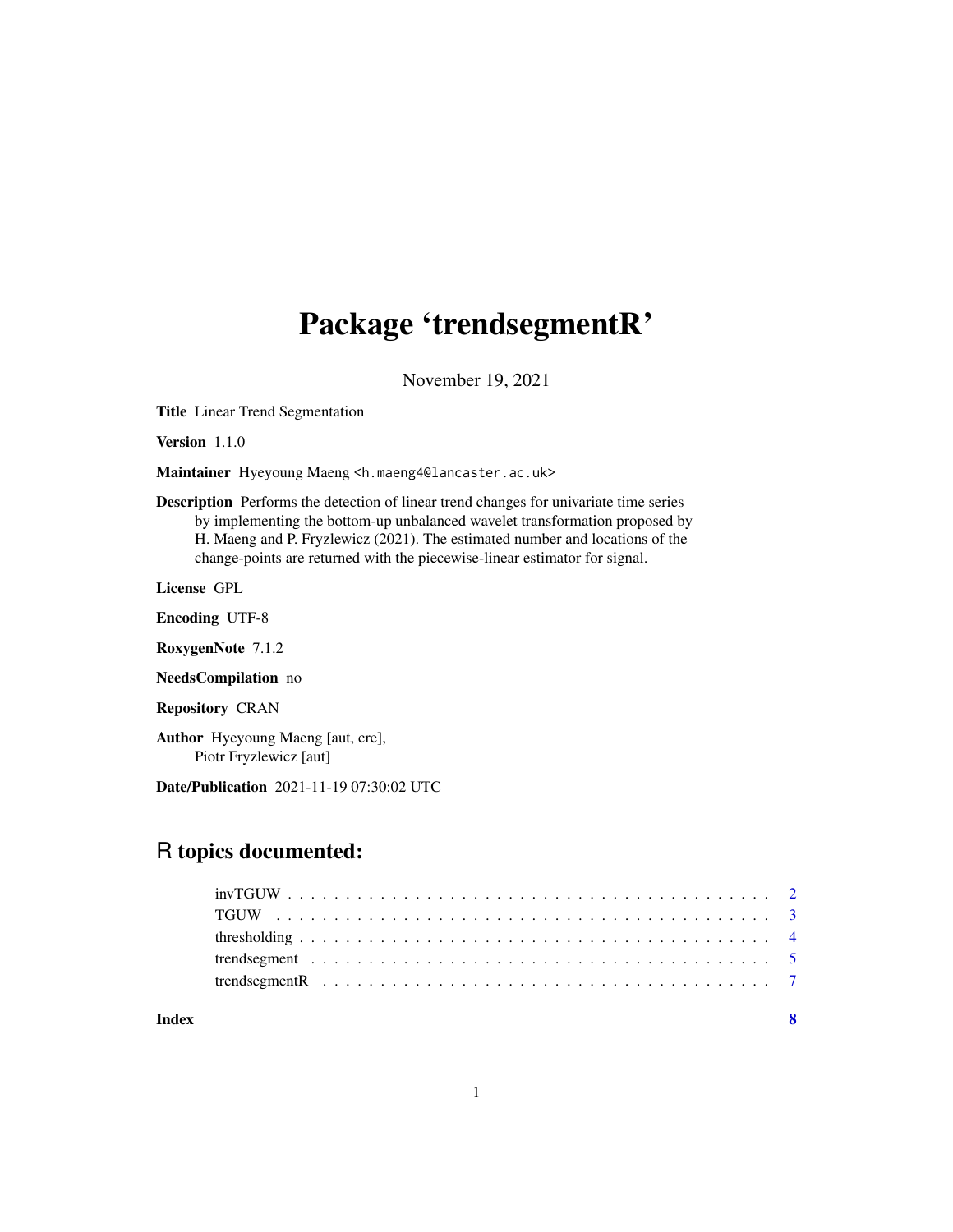<span id="page-1-1"></span><span id="page-1-0"></span>

#### Description

This function is used inside [trendsegment](#page-4-1) and performs the inverse TGUW transformation by undoing the orthonormal transformation of TGUW in reverse order. Details of the inverse TGUW transformation can be found in H. Maeng and P. Fryzlewicz (2021), Detecting linear trend changes in data sequences, preprint.

#### Usage

invTGUW(ts.obj)

#### Arguments

| ts.obj | A list returned by thresholding. |  |
|--------|----------------------------------|--|
|--------|----------------------------------|--|

#### Value

| ts.obj | The modified ts.obj is the result of the inverse TGUW transformation and ts. coeffs |
|--------|-------------------------------------------------------------------------------------|
|        | now presents the estimated piecewise-linear signal of the data.                     |

#### Author(s)

Hyeyoung Maeng <h.maeng4@lancaster.ac.uk>, Piotr Fryzlewicz <p.fryzlewicz@lse.ac.uk>

#### See Also

[trendsegment](#page-4-1), [TGUW](#page-2-1), [thresholding](#page-3-1)

#### Examples

```
x <- c(1:10, rep(5,9))
n \leftarrow length(x)x \leq x + \text{norm}(n)tguwfit \leq TGUW(x)
th.const <-1.3lambda <- (stats::mad(diff(diff(x)))/sqrt(6)) * sqrt(2 * log(n)) * th.const
thrfit <- thresholding(ts.obj = tguwfit, lambda = lambda, minsegL = 5, bal = 0, connected = TRUE)
invfit <- invTGUW(ts.obj = thrfit)
invfit
```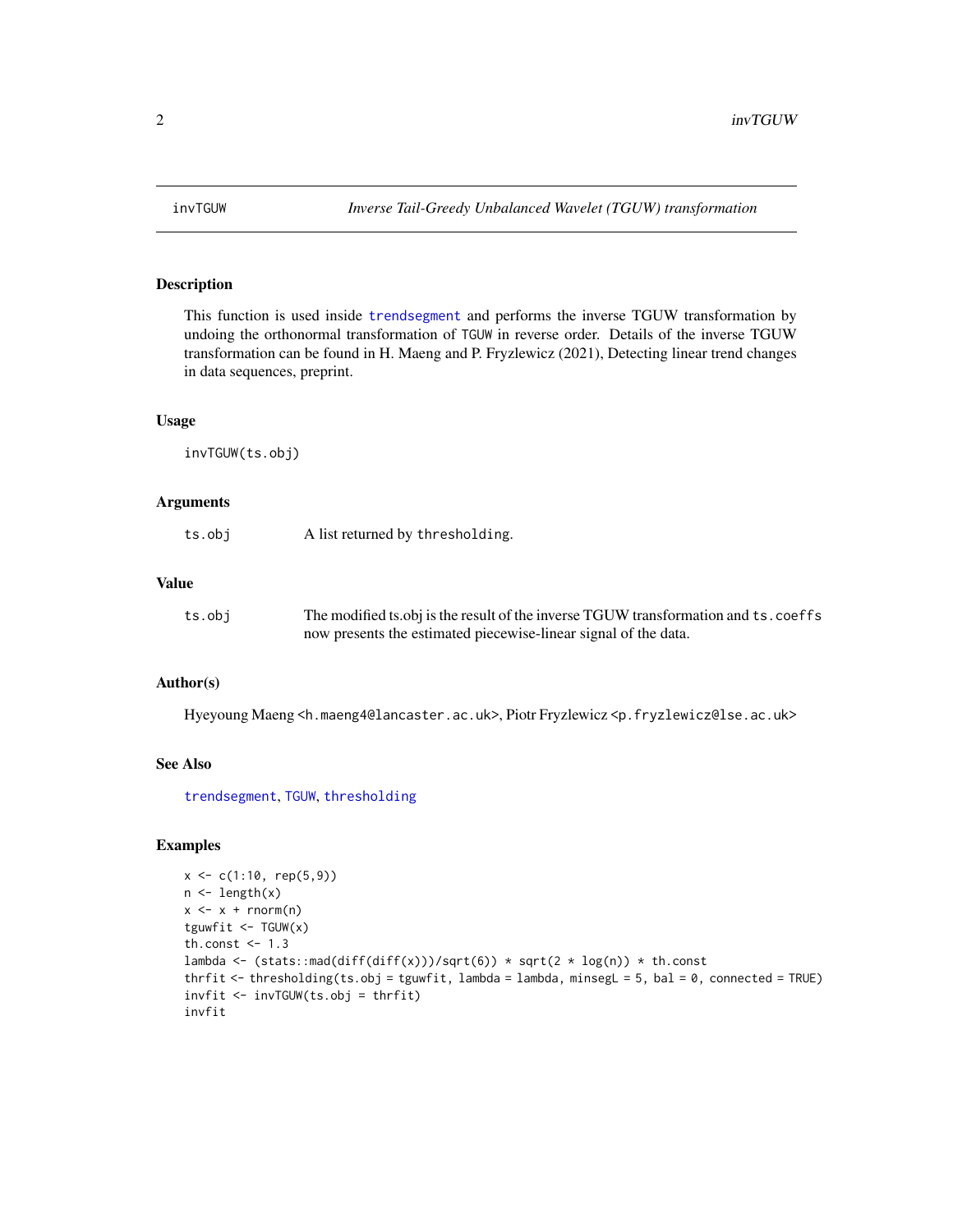#### <span id="page-2-1"></span><span id="page-2-0"></span>Description

Performs the bottom-up unbalanced wavelet decomposition. This function is used inside [trendsegment](#page-4-1). Details of the TGUW transformation can be found in H. Maeng and P. Fryzlewicz (2021), Detecting linear trend changes in data sequences, preprint.

#### Usage

TGUW(x,  $p = 0.01$ )

#### Arguments

| X | An input vector to be decomposed.                                                                                                                |
|---|--------------------------------------------------------------------------------------------------------------------------------------------------|
| p | Proportion of all possible remaining merges which specifies the number of merges<br>allowed in a single pass over the data. The default is 0.01. |

#### Value

A list with the followings:

| X            | The original input vector x.                                                                                                                                                                                                                                                                                                                                                                                                                                                                                                                                                                                                                                                                                                                                                                                                                                                                                                                                                                                            |
|--------------|-------------------------------------------------------------------------------------------------------------------------------------------------------------------------------------------------------------------------------------------------------------------------------------------------------------------------------------------------------------------------------------------------------------------------------------------------------------------------------------------------------------------------------------------------------------------------------------------------------------------------------------------------------------------------------------------------------------------------------------------------------------------------------------------------------------------------------------------------------------------------------------------------------------------------------------------------------------------------------------------------------------------------|
| n            | The length of x.                                                                                                                                                                                                                                                                                                                                                                                                                                                                                                                                                                                                                                                                                                                                                                                                                                                                                                                                                                                                        |
| twotogether  | A vector indicating locations of the detail coefficients returned by Type 3 merges<br>(merging two sets of paired smooth coefficients). This is used in thresholding<br>to apply the "two together" rule which makes both detail coefficients (paired by<br>a Type 3 merge) survived if at least one of their size is over threshold.                                                                                                                                                                                                                                                                                                                                                                                                                                                                                                                                                                                                                                                                                   |
| merging.hist | An array of dimension 4 by 3 by n-2 which has the full record of the n-2 merges<br>in the TGUW transformation. Each matrix contains the information of each<br>merge. The first row shows the indices of merged smooth coefficients in increas-<br>ing order and the second row gives the value of detail filter coefficients which<br>is the weight vector for computing the corresponding detail coefficient. The<br>third row shows the (detail coefficient, first smooth coefficient, second smooth<br>coefficient) obtained by an orthonormal transform. The fourth row gives the bal-<br>ancedness of merging. If it is Type 1 merging (three initial smooth coefficients)<br>then the fourth row is always $(1/3, 1/3, 1/3)$ . In Type 2 and Type 3 mergings, the<br>values depend on the ratio of the length of the left and right wings to the entire<br>merged region and only first two components of the fourth row are filled with<br>the corresponding ratios (sum to 1) but the third one is left as NA. |
| ts.coeffs    | The transformed x by the TGUW transformation.                                                                                                                                                                                                                                                                                                                                                                                                                                                                                                                                                                                                                                                                                                                                                                                                                                                                                                                                                                           |

#### Author(s)

Hyeyoung Maeng <h.maeng4@lancaster.ac.uk>, Piotr Fryzlewicz <p.fryzlewicz@lse.ac.uk>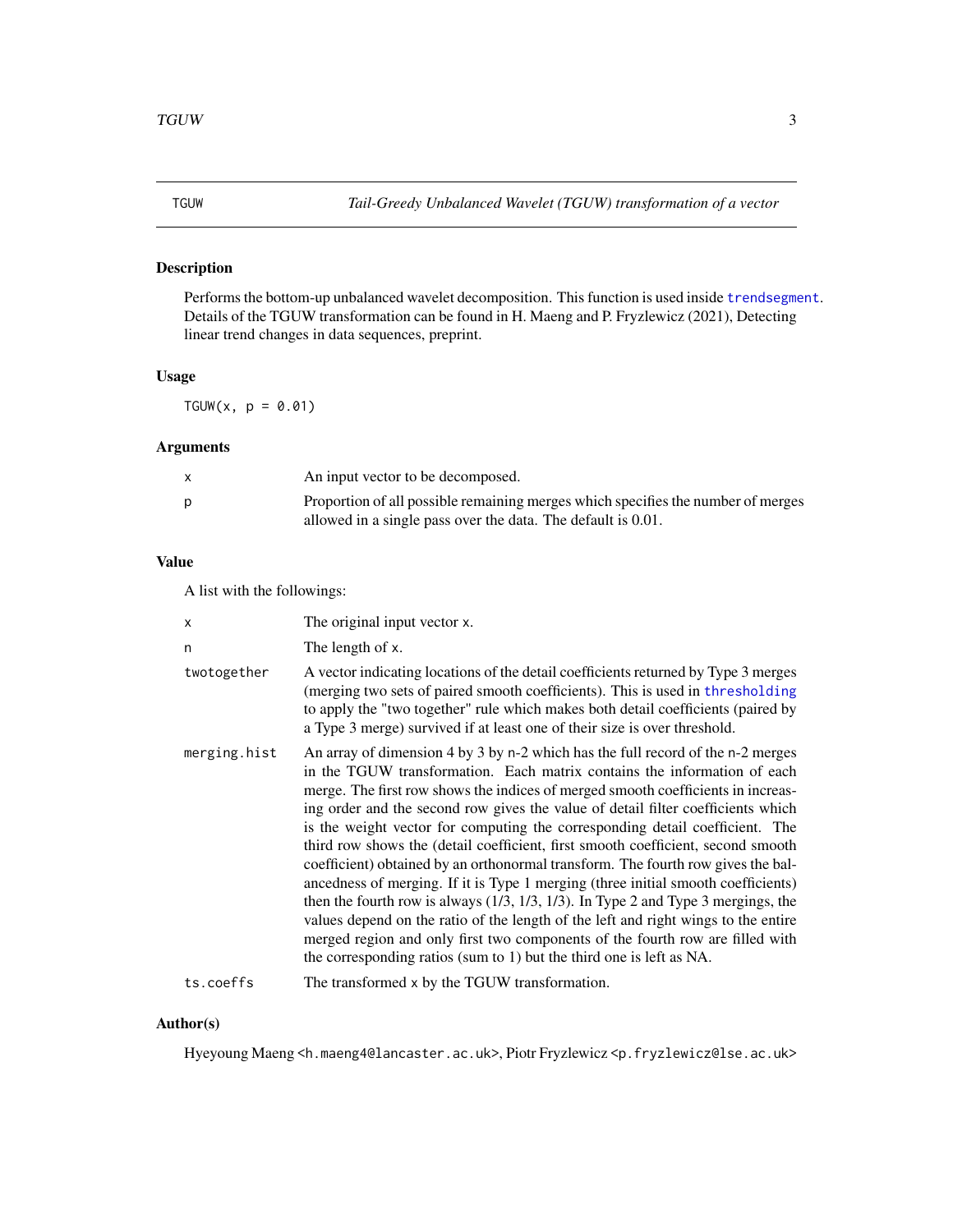#### See Also

[trendsegment](#page-4-1), [thresholding](#page-3-1), [invTGUW](#page-1-1)

#### Examples

```
x \leq -c(1:10, rep(5,9))n \leftarrow length(x)x \leq -x + \text{norm}(n)tguwfit \leq TGUW(x)
tguwfit
```
<span id="page-3-1"></span>thresholding *Noise reduction from the sequence of detail coefficients returned by the Tail-Greedy Unbalanced Wavelet (TGUW) transformation*

#### Description

This function is used inside [trendsegment](#page-4-1) and performs the thresholding of the detail coefficients returned by the Tail-Greedy Unbalanced Wavelet (TGUW) transformation. The denoising is achieved by a prespecified threshold in a "connected" way in that it prunes the branches if and only if the detail coefficient itself and all of its children coefficients are below some thresholds in its size. Also, the "two together" rule is applied to any paired detail coefficients returned by Type 3 merging (merging two sets of paired smooth coefficients) in the sense that both detail coefficients should be survived if at least one of their size is over threshold. For details, see H. Maeng and P. Fryzlewicz (2021), Detecting linear trend changes in data sequences, preprint.

#### Usage

thresholding(ts.obj, lambda, minsegL, bal =  $0$ , connected = FALSE)

#### Arguments

| ts.obj    | A list returned by TGUW.                                                                                                                                                                                                                                                                                                                                                                                                                                                 |
|-----------|--------------------------------------------------------------------------------------------------------------------------------------------------------------------------------------------------------------------------------------------------------------------------------------------------------------------------------------------------------------------------------------------------------------------------------------------------------------------------|
| lambda    | The magnitude of the threshold. It has a form of sigma $*$ th.const $*$ sqrt(2)<br>$\star$ log(n)) where n is the length of input data x, the default of th. const is 1.3<br>and the sigma can be estimated by Median Absolute Deviation (MAD) method<br>under the Gaussian assumption for noise.                                                                                                                                                                        |
| minsegL   | The minimum segment length of estimated signal returned by trendsegment.                                                                                                                                                                                                                                                                                                                                                                                                 |
| bal       | The minimum ratio of the length of the shorter region to the length of the entire<br>merging region especially when the merges of Type 2 (merging one initial and<br>a paired smooth coefficient) or of Type 3 (merging two sets of (paired) smooth<br>coefficients) are performed. Only triplets which satisfy this balancedness con-<br>dition survives in denoising. Point anomalies can be detected only if $bal < 1/n$<br>and minsegL = 1. The default is set to 0. |
| connected | If connected=TRUE, the thresholding puts the connected rule above the minsegl,<br>otherwise it makes keeping the minsegl a priority.                                                                                                                                                                                                                                                                                                                                     |

<span id="page-3-0"></span>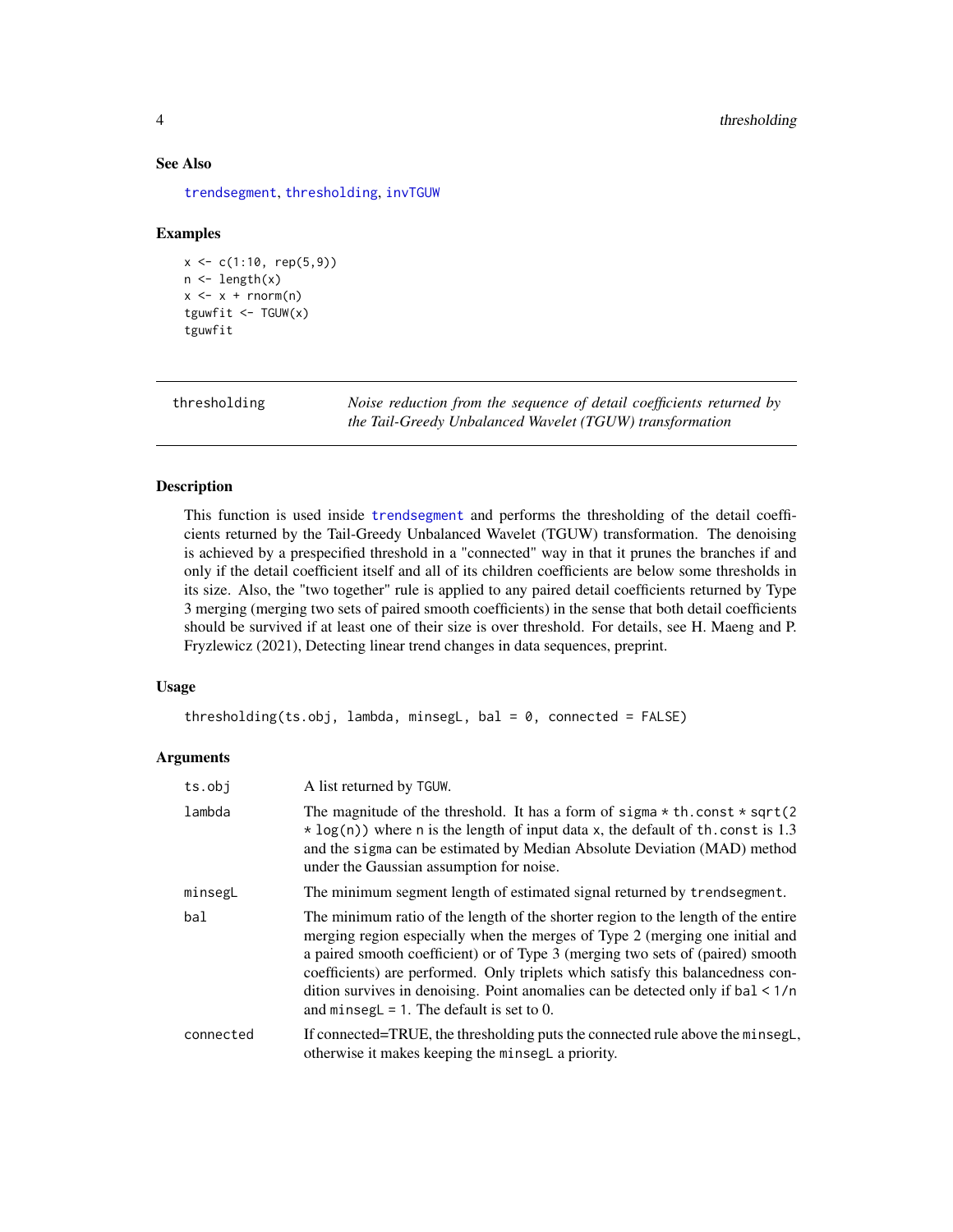#### <span id="page-4-0"></span>trendsegment 5

#### Value

ts.obj The modified ts.obj containing zero detail coefficients in the merging.hist if not survived from thresholding.

#### Author(s)

Hyeyoung Maeng <h.maeng4@lancaster.ac.uk>, Piotr Fryzlewicz <p.fryzlewicz@lse.ac.uk>

#### See Also

[trendsegment](#page-4-1), [TGUW](#page-2-1), [invTGUW](#page-1-1)

#### Examples

```
x \leq -c(1:10, rep(5,9))n \leftarrow length(x)
x \leq x + \text{norm}(n)tguwfit <- TGUW(x)
th.const <-1.3lambda <- (stats::mad(diff(diff(x)))/sqrt(6)) * sqrt(2 * log(n)) * th.const
thrfit <- thresholding(ts.obj = tguwfit, lambda = lambda, minsegL = 5, bal = 0, connected = FALSE)
thrfit
```
<span id="page-4-1"></span>

trendsegment *Detecting linear trend changes for univariate time series*

#### Description

The main function of the package [trendsegmentR](#page-6-1). This function estimates the number and locations of change-points in linear trend of noisy data. The estimated change-points may contain point anomalies (segments including only one data point) if any. It also returns the estimated signal, the best linear fit for each segment between a pair of adjacent change-points. The algorithm includes three steps, Tail-Greedy Unbalanced Wavelet (TGUW) transform ([TGUW](#page-2-1)), thresholding ([thresholding](#page-3-1)) and inverse TGUW transform ([invTGUW](#page-1-1)).

#### Usage

```
trendsegment(
  x,
  th.const = 1.3,
  p = 0.01,
 bal = 0,
 minesgL = 5,
 continuous = FALSE,
  connected = FALSE
)
```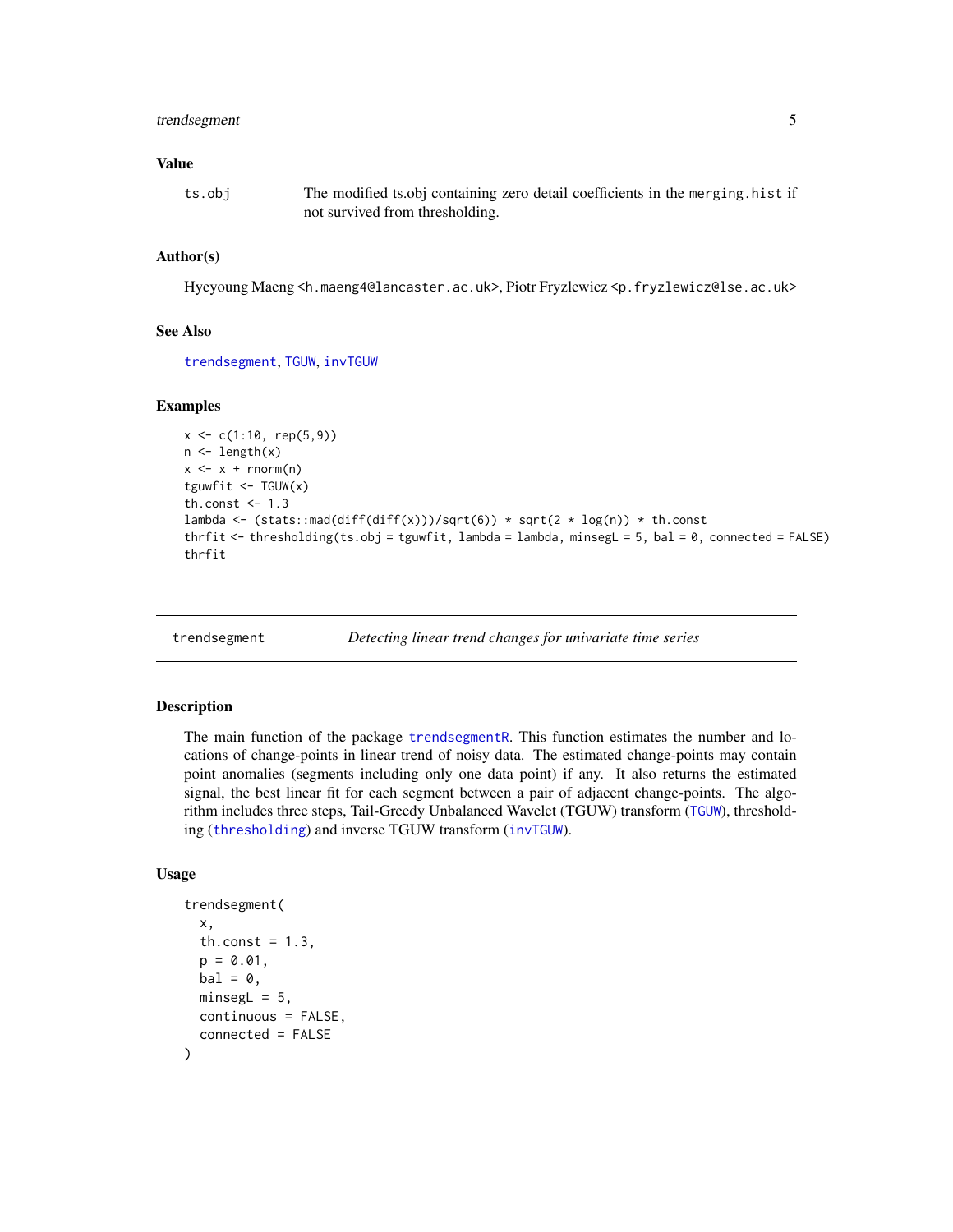#### Arguments

| X          | A data vector to be examined for change-point detection.                                                                                                                                                                                                                                                                                                                                                                                                                                                     |
|------------|--------------------------------------------------------------------------------------------------------------------------------------------------------------------------------------------------------------------------------------------------------------------------------------------------------------------------------------------------------------------------------------------------------------------------------------------------------------------------------------------------------------|
| th.const   | Thresholding parameter used in thresholding. The default is 1.3 and the exact<br>magnitude of the threshold is sigma $*$ th.const $*$ sqrt( $2 * log(n)$ ) where n<br>is the length of data sequence x and sigma is estimated by Median Absolute<br>Deviation (MAD) method under the Gaussian assumption for noise.                                                                                                                                                                                          |
| p          | Proportion of all possible remaining merges which specifies the number of merges<br>allowed in a single pass over the data. This is used in TGUW and the default is<br>0.01.                                                                                                                                                                                                                                                                                                                                 |
| bal        | The minimum ratio of the length of the shorter region to the length of the entire<br>merging region especially when the merges of Type 2 (merging one initial and a<br>paired smooth coefficient) or of Type 3 (merging two sets of (paired) smooth co-<br>efficients) are performed. If $bal < 1/n$ and minseg $L = 1$ , point anomalies (seg-<br>ments including only one data point) can possibly be detected, otherwise, the<br>detection of point anomalies is not guaranteed. The default is set to 0. |
| minsegL    | The minimum segment length of estimated signal returned by trendsegment.<br>The default is set to 5 for avoiding too frequent change-points.                                                                                                                                                                                                                                                                                                                                                                 |
| continuous | If continuous=TRUE, the estimated signal returned by trends eggency is contin-<br>uous at change-points, otherwise discontinuous at change-points. The default is<br>set to FALSE.                                                                                                                                                                                                                                                                                                                           |
| connected  | If connected=TRUE, the trendsegment algorithm puts the connected rule above<br>the minsegl, otherwise it makes keeping the minsegl a priority. The default is<br>set to FALSE.                                                                                                                                                                                                                                                                                                                               |

#### Details

The algorithm is described in H. Maeng and P. Fryzlewicz (2021), Detecting linear trend changes in data sequences, preprint.

#### Value

A list with the following.

| X         | The original input vector x.                |
|-----------|---------------------------------------------|
| est       | The estimated piecewise-linear signal of x. |
| no.of.cpt | The estimated number of change-points.      |
| cpt       | The estimated locations of change-points.   |

#### Author(s)

Hyeyoung Maeng <h.maeng4@lancaster.ac.uk>, Piotr Fryzlewicz <p.fryzlewicz@lse.ac.uk>

#### See Also

[TGUW](#page-2-1), [thresholding](#page-3-1), [invTGUW](#page-1-1)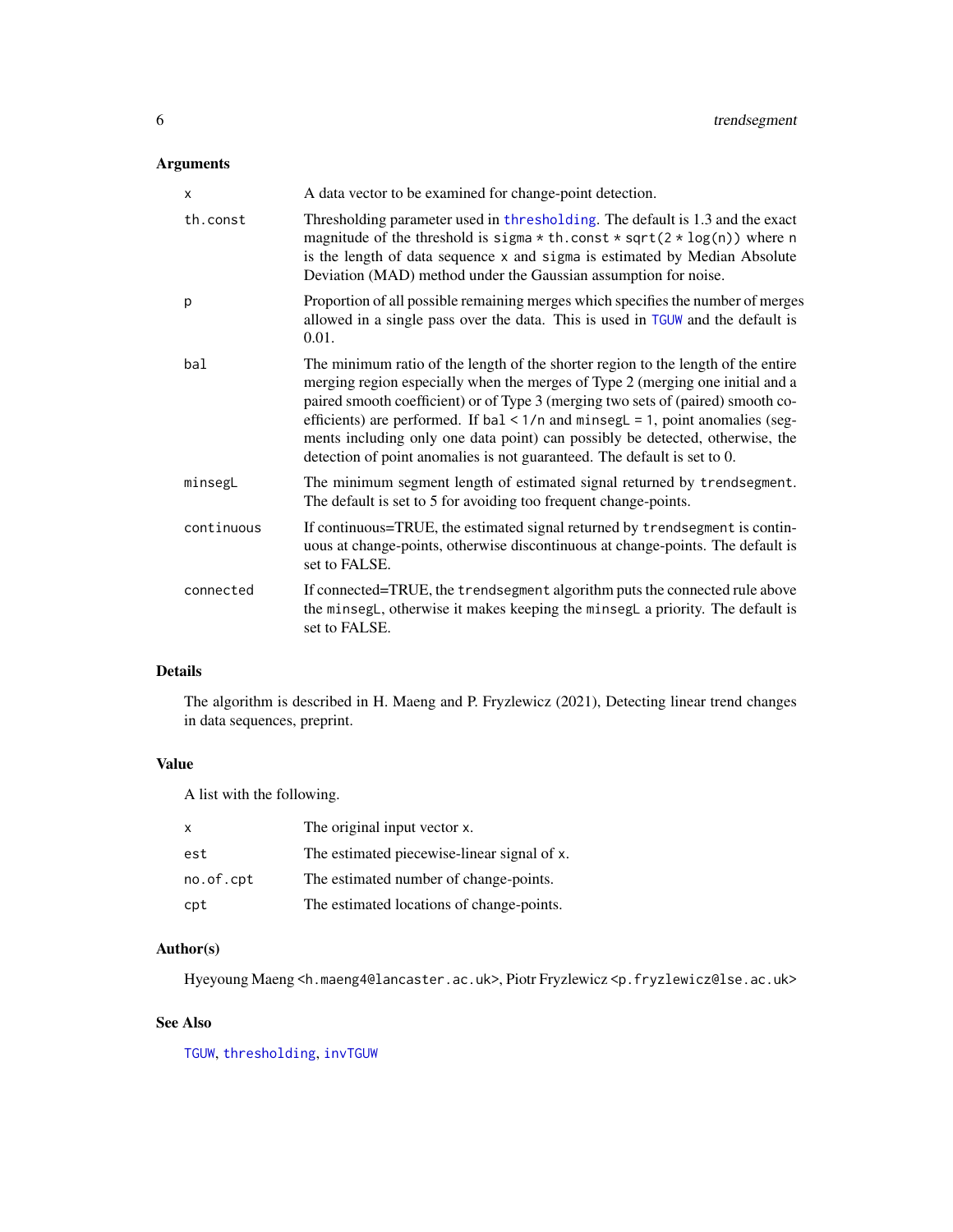#### <span id="page-6-0"></span>trendsegmentR 7

#### Examples

```
x < -c(rep(0,100), seq(0, 4, length.out = 100), rep(3, 100), seq(3, -1, length.out=99))
n \leftarrow length(x)x \leq -x + \text{rnorm}(n)tsfit \le trendsegment(x = x, bal = 0)
tsfit
plot(x, type = "b", ylim = range(x, tsfitSets))lines(tsfit$est, col=2, lwd=2)
```
<span id="page-6-1"></span>

| trendsegmentR | trendsegmentR: A device for detecting multiple change-points corre- |
|---------------|---------------------------------------------------------------------|
|               | sponding to linear trend changes in one dimensional data            |

#### Description

Performs the detection of linear trend changes by transforming the data through an adaptively constructed unbalanced wavelet basis in a hierarchical way. To start with, see the function trendsegment.

#### Author(s)

Hyeyoung Maeng <h.maeng4@lancaster.ac.uk>, Piotr Fryzlewicz <p.fryzlewicz@lse.ac.uk>

#### References

H. Maeng and P. Fryzlewicz (2021), Detecting linear trend changes in data sequences, preprint.

#### See Also

[trendsegment](#page-4-1), [TGUW](#page-2-1), [thresholding](#page-3-1), [invTGUW](#page-1-1)